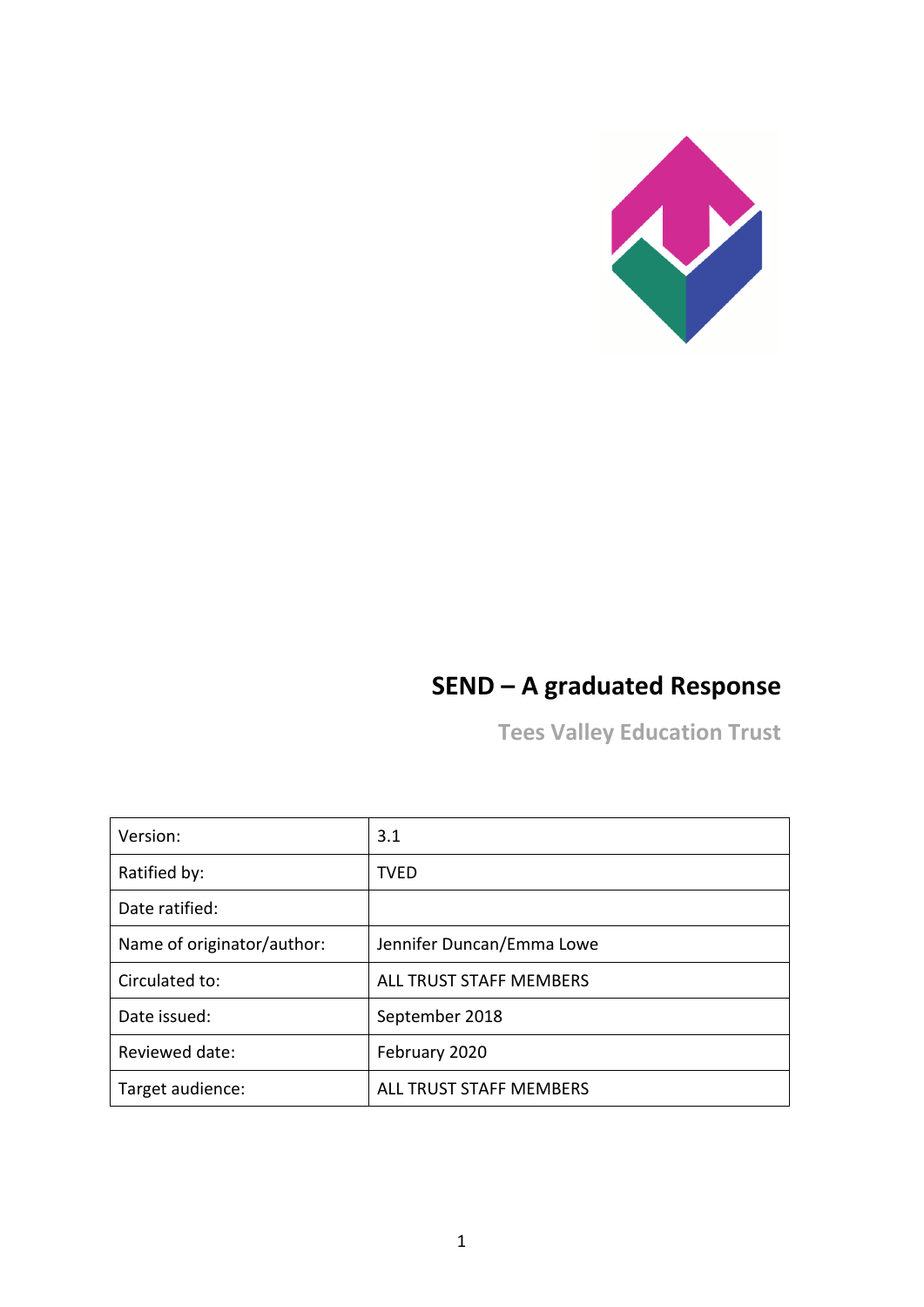## **1. Introduction**

The special educational needs of the great majority of pupils should be met effectively within mainstream settings without the LA needing to make an Education, Health and Care (EHC) Needs Assessment.

The following graduated response supports the academy in deciding whether a child should be placed on SEN support, or whether, after the collection of evidence, an EHC assessment may be required.

For the purposes of our Academy, and to meet the needs of our children, we have developed the following graduated response to ensure early intervention. Within this there are four stages:

| <b>Cause for Concern</b>                                                                                                                                                                                                                                                   | <b>Diary Child</b>                                                                                                                                                                                                                                                                                                                                                                                                                                                                                | <b>SEN Support / SS Plan</b>                                                                                                                                                                                                                                                                                                                                                                                                                                                            | <b>EHCP</b>                                                                                                                                                                                                                                                                                   |
|----------------------------------------------------------------------------------------------------------------------------------------------------------------------------------------------------------------------------------------------------------------------------|---------------------------------------------------------------------------------------------------------------------------------------------------------------------------------------------------------------------------------------------------------------------------------------------------------------------------------------------------------------------------------------------------------------------------------------------------------------------------------------------------|-----------------------------------------------------------------------------------------------------------------------------------------------------------------------------------------------------------------------------------------------------------------------------------------------------------------------------------------------------------------------------------------------------------------------------------------------------------------------------------------|-----------------------------------------------------------------------------------------------------------------------------------------------------------------------------------------------------------------------------------------------------------------------------------------------|
| This is the first<br>stage on the<br>graduated<br>response. If<br>professional 'alarm<br>bells' begin to ring<br>and staff are<br>concerned about a<br>child, evidence is<br>then collected and<br>staff will highlight<br>on planning<br>/assessments<br>areas of concern | This stage is for<br>internal monitoring and<br>assessment and will<br>help build a picture of<br>any child who may be<br>registered at the SEN<br>support stage. At this<br>stage, the child will be<br>able to access internal<br>intervention and an<br><b>IEP/IBP</b> will be written<br>to track progress,<br>intervention and to<br>support Quality First<br><b>Teaching. A record will</b><br>be kept by the SENCO.<br><b>Teachers should keep</b><br>any relevant evidence<br>of support. | This is where formal<br><b>SEND registration and</b><br>support begins. Both<br>year group leaders and<br>the SEND team will be<br>aware of the child by<br>now and the child will<br>have an IEP and be<br>closely tracked.<br><b>School registration</b><br>forms will now be<br>completed with parents<br>and the child will be<br>registered on sims as<br>having a SEN. External<br>agency reports may be<br>required to build the<br>picture of evidence and<br>support required. | This replaces the<br>statement process.<br>There will now be a<br>growing picture of<br>evidence in terms of<br>support, assessments<br>and multi-agency work.<br>At this stage the SEND<br>team will lead the<br>referral and the<br>meetings required to<br>gain an EHC needs<br>assessment |

#### **Graduated Response**

The Graduated Response Quick Guide should help determine whether a child does need registering.

Please use the identification document by referring to the relevant section. Bring this along with classroom based evidence to the SEND team and we can discuss registration, for example:

- Work
- Observations
- Records of intervention
- Specific reference to support given in planning
- Diary Sheets
- Assessments and progress rates

You do not need to go through the whole Graduated Response, just focus on the area/s of need that are most relevant to the child.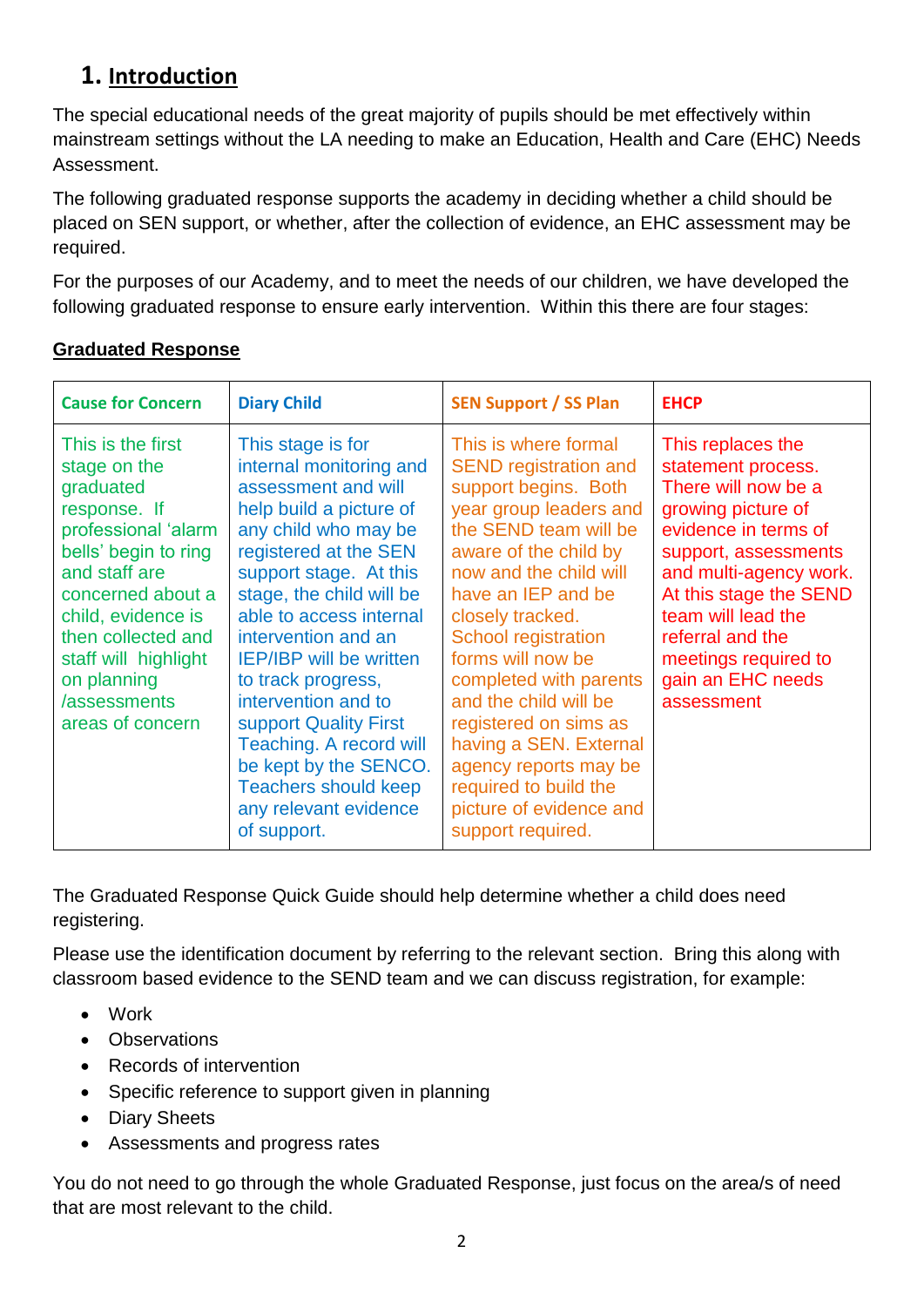# **1.Graduated response for learning – quick guide**

| <b>Cause for Concern</b>                                                                                                                                                                                                                                                                                                                 | <b>Diary Child</b>                                                                                                                                                                                                                                                                                                                                                                                                                                                                                                                           | <b>SEN Support</b>                                                                                                                                                                                                                                                                                                                                                                                                                                                                                                                  | <b>EHCP</b>                                                                                                                                                                                                                                                                                                                                                                                                                          |
|------------------------------------------------------------------------------------------------------------------------------------------------------------------------------------------------------------------------------------------------------------------------------------------------------------------------------------------|----------------------------------------------------------------------------------------------------------------------------------------------------------------------------------------------------------------------------------------------------------------------------------------------------------------------------------------------------------------------------------------------------------------------------------------------------------------------------------------------------------------------------------------------|-------------------------------------------------------------------------------------------------------------------------------------------------------------------------------------------------------------------------------------------------------------------------------------------------------------------------------------------------------------------------------------------------------------------------------------------------------------------------------------------------------------------------------------|--------------------------------------------------------------------------------------------------------------------------------------------------------------------------------------------------------------------------------------------------------------------------------------------------------------------------------------------------------------------------------------------------------------------------------------|
| If professional 'alarm bells'<br>begin to ring and you are<br>concerned about a child begin<br>to collect evidence and<br>highlight on your<br>planning/assessments areas<br>of concern                                                                                                                                                  | If a child continues to make<br>little or no progress over time<br>(2 terms) despite QFT,<br>differentiation or in class<br>interventions, then speak to a<br>member of the SEND team<br>and use the graduated<br>response to begin the process<br>of support                                                                                                                                                                                                                                                                                | At this stage we need to carry<br>out assessments and gather<br>evidence showing a lack of<br>progress over time (3+<br>terms). This shouldn't be the<br>first time we have considered<br>the child using the graduated<br>response. A SEN Support<br>Plan may be required.                                                                                                                                                                                                                                                         | If an EHC Plan is needed the<br>school must have evidence<br>over time of interventions,<br>support in place and lack of<br>progress and attainment. By<br>now, as a team we should<br>have a growing bank of<br>evidence to support the<br>application                                                                                                                                                                              |
| <b>Points to consider:</b>                                                                                                                                                                                                                                                                                                               | <b>Points to consider:</b>                                                                                                                                                                                                                                                                                                                                                                                                                                                                                                                   | <b>Points to consider:</b>                                                                                                                                                                                                                                                                                                                                                                                                                                                                                                          | <b>Points to consider:</b>                                                                                                                                                                                                                                                                                                                                                                                                           |
| Beginning to fall behind age<br>related expectations<br>Lack confidence in some<br>areas of learning<br>Difficulty accessing some<br>curriculum areas<br>Pupil may be withdrawn<br>and have difficulties with<br>social interaction<br>Slow or zero progress                                                                             | • The child has difficulty in<br>acquiring skills notably in<br>language, literacy and<br>numeracy skills (or early<br>development skills) despite<br>appropriate teaching and<br>good attendance record<br>• Some evidence of lack of<br>confidence in one or more<br>areas<br>• The child requires some<br>level of extra support from<br>a TA to access the<br>curriculum<br>• Shows some lack of<br>understanding in language<br>and comprehension which<br>may affect more than one<br>area of learning<br>• Pupil may show frustration | • Sustained low levels of<br>attainment in one or more<br>areas<br>• Inadequate progress<br>despite classroom and<br>internal interventions<br>• Evidence of lack of<br>confidence in one or more<br>areas<br>• The child requires high<br>levels of extra support from<br>a TA to access the<br>curriculum<br>• The child lacks<br>understanding in language<br>and comprehension which<br>may affect all areas of<br>learning<br>Pupil may be withdrawn,<br>$\bullet$<br>isolated, uncooperative or<br>attention seeking          | • The child is well below age<br>related expectations in<br>more than one area<br>• Little or no progress has<br>been made<br>• Evidence of additional<br>spending on interventions<br>and support is available<br>from the SEND team (HNF)<br>• Provision map shows<br>clearly the level of support<br>given over and above<br>everyday norms of<br>intervention and support<br>including the involvement<br>of other professionals |
| <b>Actions:</b>                                                                                                                                                                                                                                                                                                                          | <b>Actions:</b>                                                                                                                                                                                                                                                                                                                                                                                                                                                                                                                              | <b>Actions:</b>                                                                                                                                                                                                                                                                                                                                                                                                                                                                                                                     | <b>Actions:</b>                                                                                                                                                                                                                                                                                                                                                                                                                      |
| • Differentiated learning<br>$\bullet$ QFT<br>• Advice and guidance from<br>the SEND team<br>• Speak to parents about<br>your concerns and record<br>any concerns the parents<br>may have with regards to<br>home (this dialogue will<br>continue at every stage).<br>Keep a record of this<br>dialogue through CPOMs<br>recorded as SEN | • Differentiated learning and<br>classroom interventions<br>• SEND team observation to<br>give advice and guidance<br>• IEP written<br>• Learning and language<br>team assessment<br>• Educational Psychologist<br>observation<br>• Speech and language<br>assessment<br>• Internal intervention (e.g.<br>Lexia, Numbers count,<br>Starfish, Beanstalk reading,<br>Behaviour)                                                                                                                                                                | • IEP written<br>• SEN Support Plan drafted<br>• Internal and external<br>intervention which is over<br>and above everyday<br>classroom practice<br>• Language and Learning<br>team assessment and<br>intervention work<br>• Educational Psychologist<br>Assessment<br>• Possible CAMHS<br>assessment<br>• Speech and language<br>assessment and<br>intervention<br>• Behaviour Intervention<br>• Possible Common<br><b>Assessment Framework</b><br>(CAF) assessment<br>• Possible High Needs<br>Funding application to LA<br>(HNF) | • SEND team will collate and<br>gather the evidence from<br>reports, assessments and<br>progress over time.<br>• A Referral Planning<br>Meeting will be organised<br>and a decision about<br>whether an EHCP<br>application is appropriate<br>will be made<br>• The process of acquiring an<br>EHCP will be led by one of<br>the SEND team along with<br>other professionals,<br>parents and class teachers                          |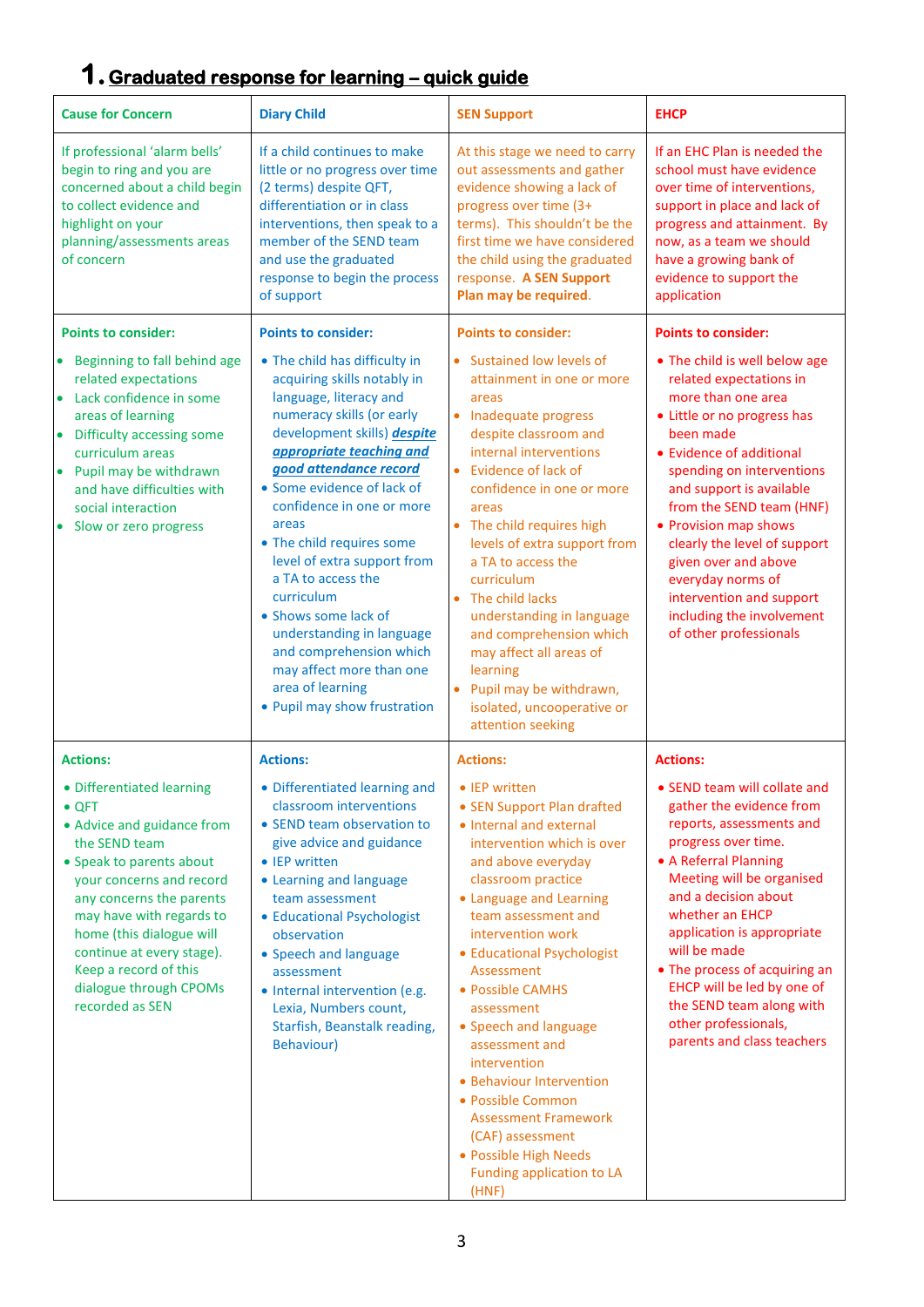| Area of<br><b>SEND</b>             |                                         | Diary Children (Monitoring list/IEP/in school interventions)                                                                                                                                                                                                                                                                                                                                                                                                                                                                                                                                                                                                                                                                                                                                                                                         | SEN Support (External Agency Involvement, gather evidence) SS Plan                                                                                                                                                                                                                                                                                                                                                                                                                                                                                                                                                                                                                                                                                                                                                                                                |
|------------------------------------|-----------------------------------------|------------------------------------------------------------------------------------------------------------------------------------------------------------------------------------------------------------------------------------------------------------------------------------------------------------------------------------------------------------------------------------------------------------------------------------------------------------------------------------------------------------------------------------------------------------------------------------------------------------------------------------------------------------------------------------------------------------------------------------------------------------------------------------------------------------------------------------------------------|-------------------------------------------------------------------------------------------------------------------------------------------------------------------------------------------------------------------------------------------------------------------------------------------------------------------------------------------------------------------------------------------------------------------------------------------------------------------------------------------------------------------------------------------------------------------------------------------------------------------------------------------------------------------------------------------------------------------------------------------------------------------------------------------------------------------------------------------------------------------|
| Moderate<br>Learning<br>Difficulty | Points/<br>terms<br>Behind<br><b>NE</b> | Lower levels of attainment across the board, in all forms of assessment, than<br>$\bullet$<br>age equivalent peers.<br>Continued difficulty in acquiring skills notably in language, literacy and<br>$\bullet$<br>numeracy skills (or early development skills) despite appropriate teaching and<br>good attendance record<br>May have some associated difficulties notably in speech and language<br>development and/or in social emotional development<br>May have more difficulty in dealing with abstract ideas and generalising from<br>$\bullet$<br>experience than age equivalent peers<br>Inadequate progress despite purposeful and appropriate Quality First Teaching<br>$\bullet$                                                                                                                                                         | Sustained low levels of attainment across the board, in all forms of assessment, significantly<br>$\bullet$<br>below those of age equivalent peers.<br>Difficulty in acquiring skills notably in language, literacy and numeracy skills (or early<br>$\bullet$<br>development skills) despite appropriate targeted interventions affecting access to the whole<br>curriculum<br>Usually has associated difficulties notably in speech and language development and/or in<br>$\bullet$<br>social emotional development<br>Clear difficulty in dealing with abstract ideas and generalising from experience than age<br>$\bullet$<br>equivalent peers<br>Inadequate progress despite purposeful classroom and internal interventions<br>$\bullet$                                                                                                                   |
| Specific<br>Learning<br>Difficulty | Points/<br>terms<br>Behind<br><b>NE</b> | Low attainment in one or more curriculum areas, despite access to appropriate<br>$\bullet$<br>learning opportunities and which may be traced to difficulties in some aspects<br>of underlying literacy and/or numeracy skills<br>Continuing difficulties in acquisition of literacy/numeracy skills, phonological<br>$\bullet$<br>awareness and/or fine or gross motor skills<br>Specific Learning Difficulties may be most obvious where there is a discrepancy<br>with strengths in other areas e.g. verbal/comprehension skills/spatial<br>awareness, but can occur across the full ability range<br>Emerging evidence of difficulties in tasks involving specific abilities such as<br>sequencing, organisation or phonological or short-term memory abilities<br>Some evidence of lack of confidence in approaching learning tasks<br>$\bullet$ | Low attainment in one or more curriculum areas, despite access to appropriate learning<br>$\bullet$<br>opportunities and which may be traced to difficulties in some aspects of underlying literacy<br>and/or numeracy skills<br>Continuing difficulties in acquisition of literacy/numeracy skills, phonological awareness<br>$\bullet$<br>and/or fine or gross motor skills<br>Specific Learning Difficulties may be most obvious where there is a discrepancy with<br>$\bullet$<br>strengths in other areas e.g. verbal/comprehension skills/spatial awareness, but can occur<br>across the full ability range<br>Emerging evidence of difficulties in tasks involving specific abilities such as sequencing,<br>$\bullet$<br>organisation or phonological or short-term memory abilities<br>Some evidence of lack of confidence in approaching learning tasks |
| Severe<br>Learning<br>Difficulty   | Points/<br>terms<br>Behind<br><b>NE</b> | N/A<br>$\bullet$                                                                                                                                                                                                                                                                                                                                                                                                                                                                                                                                                                                                                                                                                                                                                                                                                                     | Sustained low levels of attainment across the board in all forms of assessment significantly<br>below those of age equivalent peers<br>Difficulty in acquiring skills, notably in language, literacy and numeracy skills (or early<br>$\bullet$<br>development skills), despite appropriate targeted interventions, affecting access to the<br>whole curriculum<br>Associated difficulties in mobility and co-ordination, communication and perception and the<br>acquisition of self-help skills<br>May use sign and symbols but most will be able to hold simple conversations and gain some<br>$\bullet$<br>literacy skills<br>Clear difficulty in dealing with abstract ideas and generalising from experience compared to<br>age equivalent peers                                                                                                            |
| PMLD                               |                                         | $\bullet$ N/A                                                                                                                                                                                                                                                                                                                                                                                                                                                                                                                                                                                                                                                                                                                                                                                                                                        | • Severe and complex learning needs<br>Usually associated other significant difficulties such as physical difficulties of sensory<br>impairment<br>• High level of adult support required for both learning and personal care needs                                                                                                                                                                                                                                                                                                                                                                                                                                                                                                                                                                                                                               |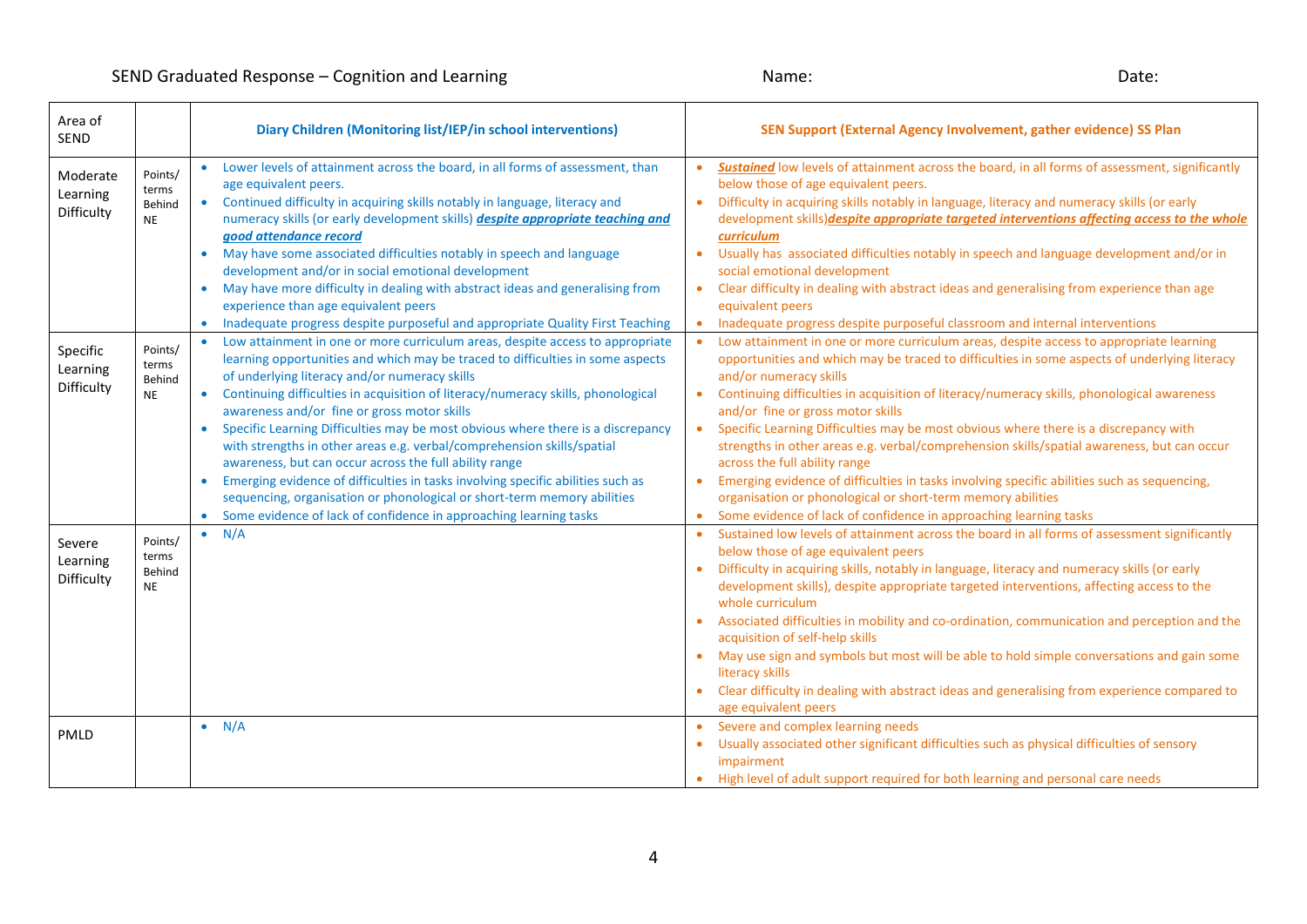| Area of<br><b>SEND</b>                                                |                                               | Diary Children (Monitoring list/IEP/in school interventions)                                                                                                                                                                                                                                                                                                                                                                                                                                                                              | SEN Support (External Agency Involvement, gather evidence) SS Plan                                                                                                                                                                                                                                                                                                                                                                                                                                                                                                                                                                                                                                                                                                                                                                                                                                                                                                 |
|-----------------------------------------------------------------------|-----------------------------------------------|-------------------------------------------------------------------------------------------------------------------------------------------------------------------------------------------------------------------------------------------------------------------------------------------------------------------------------------------------------------------------------------------------------------------------------------------------------------------------------------------------------------------------------------------|--------------------------------------------------------------------------------------------------------------------------------------------------------------------------------------------------------------------------------------------------------------------------------------------------------------------------------------------------------------------------------------------------------------------------------------------------------------------------------------------------------------------------------------------------------------------------------------------------------------------------------------------------------------------------------------------------------------------------------------------------------------------------------------------------------------------------------------------------------------------------------------------------------------------------------------------------------------------|
| Social<br>Emotional<br>and<br>Mental<br>Health<br><b>Difficulties</b> | <b>PIVAT</b><br>Level<br>for<br>behavi<br>our | • Pupil may be withdrawn and isolated<br>AND/OR<br>• Pupil may be unpredictable/disruptive, attention seeking,<br>reluctant to share, frequently ignoring instructions and<br>following few routines<br>• Pupil has difficulties with interpersonal skills, reluctant to<br>share, reluctant to participate in social skills groups,<br>distracts other pupils, careless with learning materials<br>• Pupil has short concentration span, even when tasks are<br>structured and well-focused. Frustration can impede<br>academic progress | Pupil may be withdrawn and isolated, appearing to be unhappy, with<br>$\bullet$<br>limited or selective communication, may not communicate feelings or<br>fail to engage in a play or group activity. May be bullied<br>AND/OR<br>Frustration may lead to unpredictable outbursts. Evidence of<br>unpredictable mood swings. Difficulty co-operating with another<br>pupil, disruptive<br>Sometimes exhibits aggressive (verbal and physical) responses, fails<br>to follow whole class instructions or collaborate in group work<br>Regular inappropriate attention-seeking<br>Sometimes bullies. Responds aggressively to other pupils<br>$\bullet$<br>Pupil follows routines only with adult supervision<br>Has difficulty participating effectively in a large group, or<br>concentrating for up to 5 minutes (2 minutes at KS1), or remaining<br>on task without frequent adult prompting. Behaviour is beginning<br>to affect own and other pupils' progress |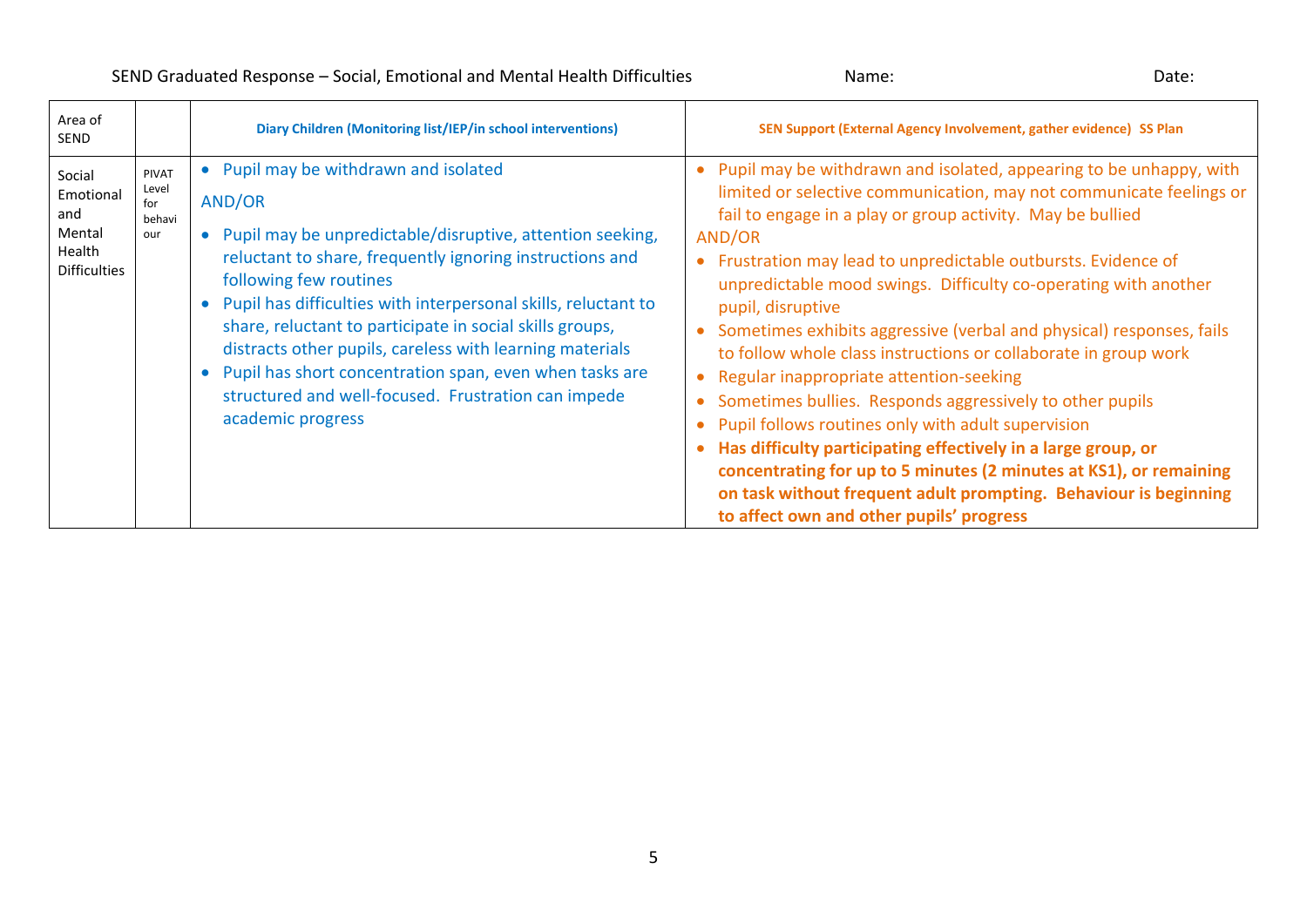| Area of<br><b>SEND</b>                          |                                                                                      | Diary Children (Monitoring list/IEP/in school interventions)                                                                                                                                                                                                                                                                                                                                                                                                                                                                                                                                                                                                                                                                                                                                                                                                                                                                      | SEN Support (External Agency Involvement, gather evidence) SS Plan                                                                                                                                                                                                                                                                                                                                                                                                                                                                                                                                                                                                                                                                                                                                                                                                     |
|-------------------------------------------------|--------------------------------------------------------------------------------------|-----------------------------------------------------------------------------------------------------------------------------------------------------------------------------------------------------------------------------------------------------------------------------------------------------------------------------------------------------------------------------------------------------------------------------------------------------------------------------------------------------------------------------------------------------------------------------------------------------------------------------------------------------------------------------------------------------------------------------------------------------------------------------------------------------------------------------------------------------------------------------------------------------------------------------------|------------------------------------------------------------------------------------------------------------------------------------------------------------------------------------------------------------------------------------------------------------------------------------------------------------------------------------------------------------------------------------------------------------------------------------------------------------------------------------------------------------------------------------------------------------------------------------------------------------------------------------------------------------------------------------------------------------------------------------------------------------------------------------------------------------------------------------------------------------------------|
| Autistic<br>Spectrum<br><b>Disorders</b>        | <b>PIVAT</b><br>Level<br>for<br>inter<br>actio<br>n and<br>com<br>muni<br>catio<br>n | <b>Learning Ability</b><br>. Mainly working within same level as peers. Occasional difficulty in<br>learning in whole class teaching group. Needs some support to work<br>on same task as peers<br><b>Communication Skills</b><br>• Apparently good expressive language but may require individual<br>instructions repeated if required to ensure instructions are not<br>misinterpreted<br><b>Socialisation</b><br>. Interested in peers. Attempts to interact but frequently 'gets it<br>wrong.' Peers make allowances<br><b>Behavioural Features</b><br>• Some distress when routines change, avoided if properly prepared.<br>Mat exhibit other routines/rituals which may need managing/advice.<br>Behaviour does not usually disrupt learning of self and/or others.<br>Plays/works mainly alongside rather than with peers.<br><b>Self-help/independent Living Skills</b><br>• Levels of development commensurate with age | <b>Learning Ability</b><br>• Needs some differentiation and individual support. Better in small groups than<br>in whole class structure. May be working at one level lower than peers in Key<br><b>Stage</b><br><b>Communication Skills</b><br>• Obvious language difficulties. Frequently needs instructions clarified. Needs<br>visual support/prompts<br><b>Socialisation</b><br>• Interested in peers but attempts to interact are bizarre or ineffective, or may be<br>passive but able to respond to the approaches of others<br><b>Behavioural Features</b><br>• Distressed when routines changed. Does exhibit behaviours which need<br>managing. Behaviour may occasionally disrupt learning of self and/or others<br>Self-help/independent Living Skills<br>• Evidence of delay in some aspects of the development of self-help/independent<br>living skills |
| Speech,<br>language<br>and<br>communi<br>cation |                                                                                      | • Some delay/difficulties in verbal comprehension and/or spoken<br>language and/or social use and understanding of language when<br>compared to age equivalent peers<br>· Difficulties sometimes impeding effective communication with<br>familiar people<br>• Some difficulty in conveying complex information<br>• Difficulties accessing some curriculum areas                                                                                                                                                                                                                                                                                                                                                                                                                                                                                                                                                                 | Obvious delay/difficulty in verbal comprehension and/or spoken language<br>and/or social use and understanding of language, when compared to age<br>equivalent peers<br>Difficulties sometimes impeding effective communication with familiar people<br>in context<br>Able to convey simple information<br>Child's access have impact on access to curriculum without school-based<br>support                                                                                                                                                                                                                                                                                                                                                                                                                                                                          |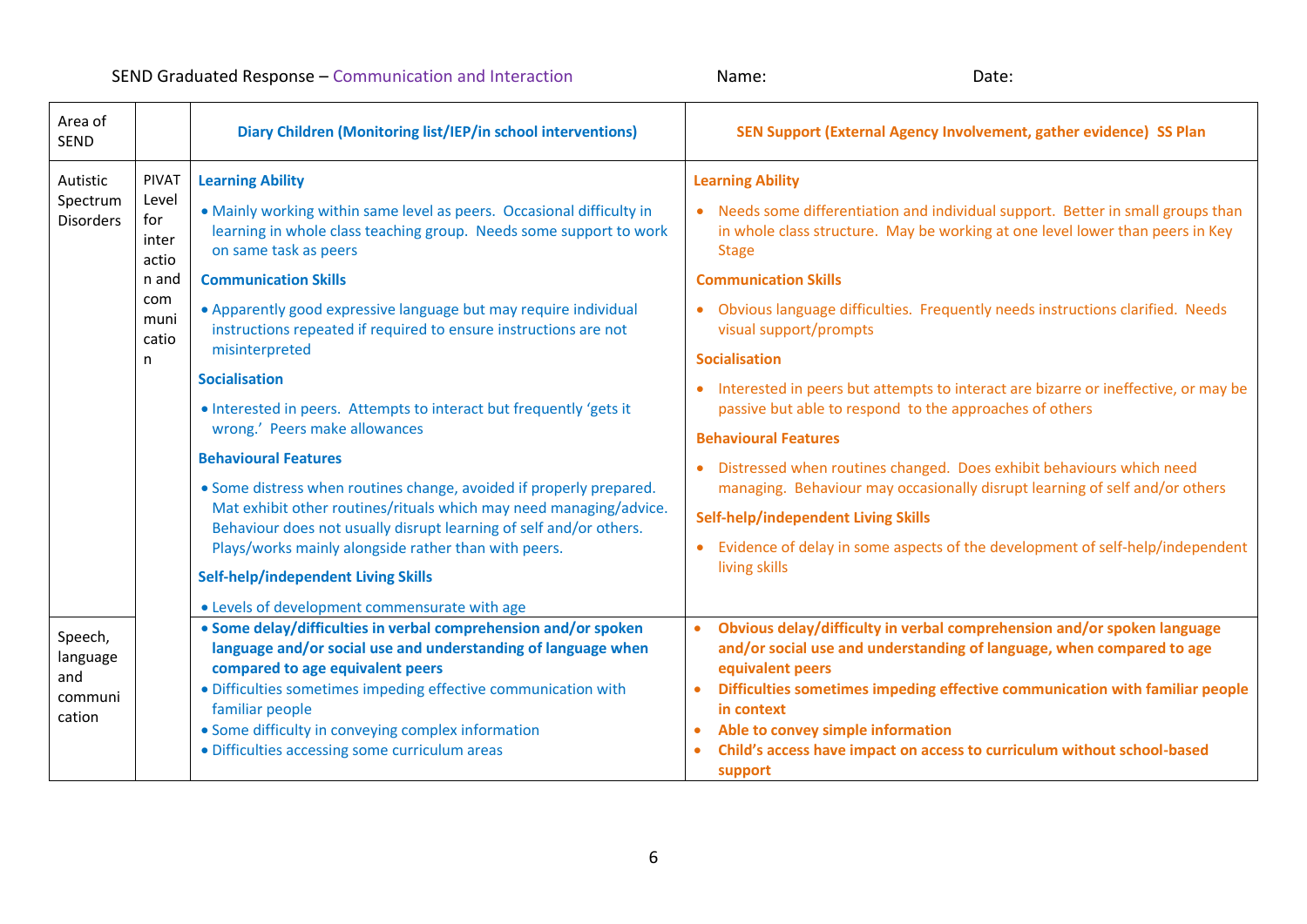| Area of<br><b>SEND</b>              | Diary Children (Monitoring list/IEP/in school interventions)                                                                                                                                                                                                                                                                                                                                                                             | SEN Support (External Agency Involvement, gather evidence) SS Plan                                                                                                                                                                                                                                                                                                                                                                                                                                                                                               |
|-------------------------------------|------------------------------------------------------------------------------------------------------------------------------------------------------------------------------------------------------------------------------------------------------------------------------------------------------------------------------------------------------------------------------------------------------------------------------------------|------------------------------------------------------------------------------------------------------------------------------------------------------------------------------------------------------------------------------------------------------------------------------------------------------------------------------------------------------------------------------------------------------------------------------------------------------------------------------------------------------------------------------------------------------------------|
| Physical<br>Difficulty              | • Some physical needs. May need some help for personal activities<br>. Progress within the curriculum, but at lower levels than may be<br>expected from performance on tasks where physical difficulty has less<br>impact<br>• Ability to participate in most classroom activities, but problems in<br>undertaking some tasks or activities<br>. Working at a slower pace than peers or signs of increasing fatigue<br>during school day | Progress within the curriculum, but at lower levels than may be<br>expected from performance on tasks where physical difficulty has<br>less impact<br>Ability to participate in most classroom activities, but problems in<br>undertaking some tasks or activities<br>Working at slower pace than peers or signs of increasing fatigue<br>during school day<br>Physical difficulty impacting on independent functioning in some<br>curricular areas and around the learning environment<br>May need help/supervision/support for self-help skills e.g. toileting |
| Multi-<br>sensory<br>impairm<br>ent | $\bullet$ N/A                                                                                                                                                                                                                                                                                                                                                                                                                            | Range of complex needs that may affect all senses<br>Usually other significant physical and/or medical difficulties - may<br>have poor balance, limited movement, impaired sense of smell and<br>under or over-sensitive touch<br>High level of adult support required for both learning and personal<br>needs                                                                                                                                                                                                                                                   |
| Hearing<br>Impairm<br>ent           | . Progress within the curriculum, but at lower levels than might be<br>expected from performance on tasks where hearing is not central<br>• Generally poor listening skills<br>. Physical changes such as persistent discharges from the ears, tilting of<br>the head to maximise aural input<br>. On-going mild to moderate hearing loss (medical diagnosis), which is<br>under investigation                                           | Pupil generally appears to make good use of personal aids, though<br>difficulties may arise in noisy environments or where the speaker is<br>at a distance<br>Hearing loss may affect the pupil's social interaction<br>He/she may have difficulty with new vocabulary and concepts<br>$\bullet$<br>Specific listening activities may give problems, e.g. tape work,<br>spelling test<br>Problems in following instructions/making self-understood                                                                                                               |
| Visual<br>Impairm<br>ent            | · Deterioration in areas such as hand/eye coordination, excessive<br>straining of eyes to read the board, watch the television<br>. Progress within the curriculum, but at lower levels than might be<br>expected from performance on tasks where visual acuity is not central                                                                                                                                                           | Progressive anxiety and tentativeness in certain physical activities<br>$\bullet$<br>and reticence about moving around the playground<br>Able to participate in most classroom activities, but problems with<br>$\bullet$<br>those dependent on vision                                                                                                                                                                                                                                                                                                           |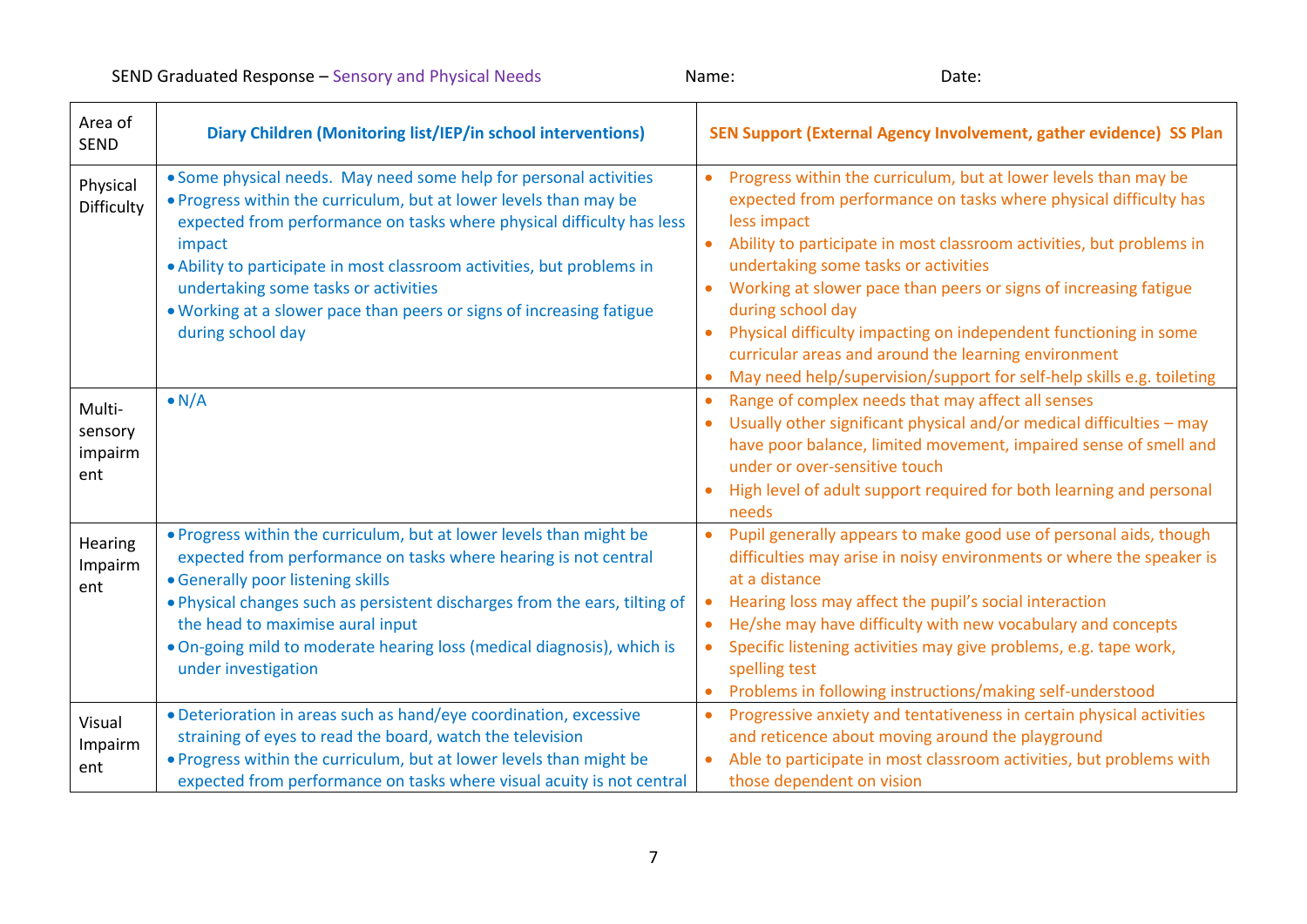# **Education Health and Care Plan Needs Assessment**

# **2. Moving from SEN Support to an EHCP Needs Assessment:**

The special educational needs of the majority of children should be met effectively within mainstream settings without the LA needing to make an EHC Needs Assessment. In a very small number of cases the LA will need to make an EHC Needs Assessment and then consider whether or not to issue an Education Health and Care Plan (EHC Plan).

An EHC Needs Assessment itself **will not always** lead to an EHC Plan. Before an EHC Assessment is made a Referral Planning Meeting will take place. This meeting will consider whether the SEN Support Plan sufficiently meets the needs of the child, or should assessment proceed - are there other services and interventions which would meet the child's needs (Stage 1: EHCP Pathway) or more specialist placement required?

# **3. Referral Planning Meeting (RPM):**

For the RPM a SEN referral form must be completed with the SEND Team. This will capture specific issues regarding the child's / young person's areas of additional needs against:

- schools identification of additional learning need;
- timeline for identification
- involvement of other professionals;
- use of allocated resources to support children and young people with additional needs (6K plus);
- individual education plans / provision map / SEN Support Plan.

Schools and colleges will need to *clearly demonstrate* if they have taken all relevant and purposeful action in trying to meet a child's / young person's needs.

In some cases, a Common Assessment Framework (CAF) assessment may have been undertaken. Although not a pre-requisite, if a CAF has been completed, it must be provided in addition to the SEN referral form.

If the decision is made to proceed with the referral to the EHC panel, then all documentation and supporting evidence will need to be submitted as a complete pack of information by the Lead Professional.

# **4. Is an EHC plan needed?**

In deciding whether to request a EHC assessment, the key question is whether there is convincing evidence that, despite the school, with the help of external specialists, taking relevant and purposeful action to meet the child's learning difficulties, those difficulties remain or have not been remedied sufficiently.

The Multi-agency EHC Panel will need to examine a wide range of evidence:

\* Evidence that the school has responded appropriately to the requirements of the curriculum, especially the section entitled "inclusion providing effective learning opportunities for all children"